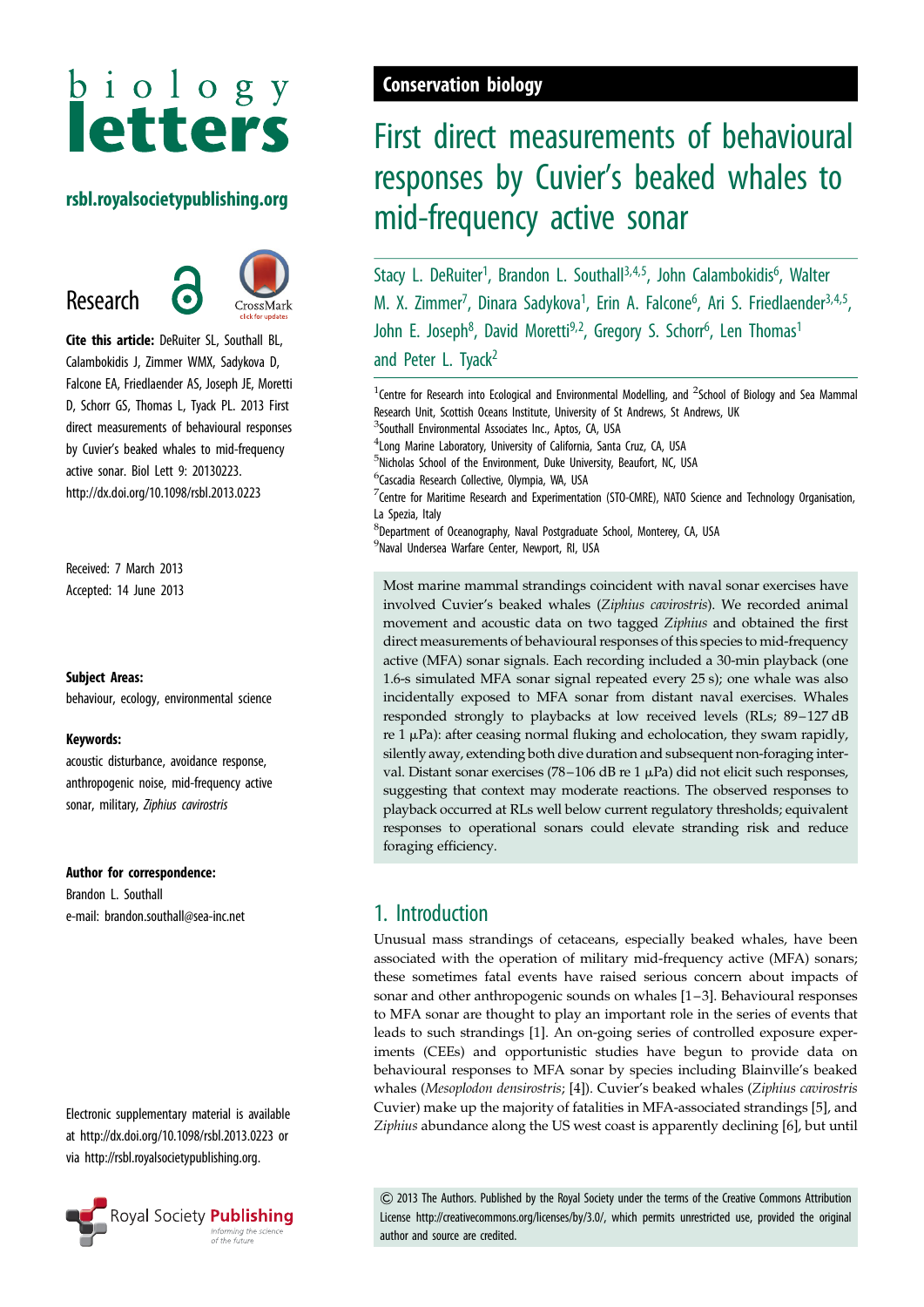#### Table 1. Details of tag deployments on Ziphius cavirostris.

| tag ID          | date and<br>local time | tagging location<br>$(^{\circ}N,~^{\circ}E)$ | region                    | acoustic<br>exposure | tag recording<br>duration (h) | no.<br>dives |
|-----------------|------------------------|----------------------------------------------|---------------------------|----------------------|-------------------------------|--------------|
| zc03_260a       | 17 Sep 2003 17.48.03   | 44.1238, 8.8520                              | Mediterranean Sea         | none                 | 2.8                           | 5            |
| zc03_263a       | 20 Sep 2003 15.24.28   | 44.0960, 8.5897                              | Mediterranean Sea         | none                 | 15.6                          | 19           |
| zc04_160a       | 8 June 2004 16.44.23   | 44.0354, 8.7671                              | Mediterranean Sea         | none                 | 5.6                           | 8            |
| zc04 161a       | 9 June 2004 12.58.05   | 44.1107, 8.5819                              | Mediterranean Sea         | none                 | 8.9                           | 18           |
| zc04_161b       | 9 June 2004 14.07.37   | 44.0853, 8.5622                              | Mediterranean Sea         | none                 | 15.7                          | 32           |
| zc04 175a       | 23 June 2004 16.28.52  | 44.1117, 8.6856                              | Mediterranean Sea         | none                 | 7.5                           | 6            |
| zc04 179a       | 23 June 2004 16.28.52  | 44.1576, 8.7039                              | Mediterranean Sea         | none                 | 3.8                           | 4            |
| zc05 167a       | 16 June 2005 16.12.27  | 44.1568, 8.8253                              | Mediterranean Sea         | none                 | 7.6                           | 15           |
| zc05 170a       | 19 June 2005 15.24.13  | 44.1638, 8.7316                              | Mediterranean Sea         | none                 | 11.9                          | 17           |
| zc06 204a       | 23 July 2006 12.21.27  | 43.8190, 8.7255                              | Mediterranean Sea         | none                 | 6.2                           | 6            |
| zc06 205a       | 24 July 2006 13.57.43  | 43.7680, 8.7460                              | Mediterranean Sea         | none                 | 13.5                          | 34           |
| zc08 164a       | 12 June 2008 18.13.48  | $35.9321, -3.2773$                           | Mediterranean Sea         | none                 | 16.2                          | 25           |
| zc10 272a       | 29 Sep 2010 09.49.43   | $32.8066, -119.0153$                         | Southern California Bight | MFA                  | 18.3                          | 33           |
| zc11 267a       | 24 Sep 2011 08.49.56   | $33.5105, -119.2806$                         | Southern California Bight | MFA                  | 21.3                          | 39           |
| zc12 169a       | 17 June 2012 17.49.40  | $43.7383, -8.4742$                           | Mediterranean Sea         | none                 | 14.3                          | 16           |
| Nov. 2004 (mk9) | 28 Nov 2004 13.02      | $19.32219, -156.04654$                       | West of Hawai'i           | none                 | 9.8                           | 12           |
| Nov. 2006 (mk9) | 30 Nov 2006 09.41      | $19.44436, -156.05162$                       | West of Hawai'i           | none                 | 34.1                          | 38           |
| totals          |                        |                                              |                           |                      |                               |              |
| control (DTAG)  |                        |                                              |                           |                      | 129.6                         | 205          |
| control (mk9)   |                        |                                              |                           |                      | 43.9                          | 50           |
| exposed (DTAG)  |                        |                                              |                           |                      | 39.6                          | 72           |
| all             |                        |                                              |                           |                      | 213.1                         | 327          |
|                 |                        |                                              |                           |                      |                               |              |

now, direct measurements of Ziphius behavioural responses to MFA sonar have not been described.

### 2. Material and methods

We present results from two Cuvier's beaked whales that were exposed to simulatedMFA sonar during the Southern California Behavioural Response Study [\[7](#page-3-0)] in 2010–2011. The 2011 whale was also incidentally exposed to MFA sonar from a distant naval exercise. The whales were tagged with DTAGs ([[8\]](#page-3-0); table 1), which recorded acoustic data (stereo, 16 bits, greater than or equal to 192 kHz sampling rate) and animal movement data (greater than or equal to 50 Hz sampling rate from tri-axial accelerometers and magnetometers and a pressure sensor, down-sampled to 5 Hz for analysis). To characterize baseline Ziphius behaviour, we used DTAG data from 13 whales in the Mediterranean Sea [\[9,10\]](#page-3-0) and time-depth recorder data (mk9, Wildlife Computers, Redmond, WA, USA) from two whales in Hawai'i ([[11](#page-3-0)]; table 1). For each dive exceeding 50 m, we calculated: dive duration, maximum depth, duration and rate of descent and ascent, and time from surfacing until the next dive. For DTAG data only, we also calculated: duration of echolocation click production, time from surfacing until next echolocation click, average fluke-stroke rate [\[10\]](#page-3-0), average overall dynamic body acceleration (ODBA; [[12\]](#page-3-0)), circular variance in heading [\[13\]](#page-4-0) and source-whale range during exposures (figures [1](#page-2-0) and [2;](#page-2-0) electronic supplementary material; data deposited in Dryad repository [\[14\]](#page-4-0)).

CEE methods are described elsewhere [\[7\]](#page-3-0). After a 4.9 h (2010) or 9.3 h (2011) pre-exposure period, each whale experienced a 30-min controlled exposure from a stationary sound source

3.4– 9.5 km away. During this period, the source transmitted a 1.6 s simulated MFA sonar signal every 25 s. The initial source level of 160 dB re 1  $\mu$ Pa-m was increased ('ramped up') by 3 dB per transmission to a maximum of 210 dB re 1  $\mu$ Pa-m. Incidental MFA sonar from a distant naval exercise was detected on the tag before and after the 2011 CEE. Based on US Navy logs, the ships were approximately 118 km away. RLs of MFA sonar signals from controlled and incidental exposures (calculated as in [\[4](#page-3-0)]) were  $84-144$  and  $78-106$  dB re 1  $\mu$ Pa root mean squared (rms), respectively (figures [1](#page-2-0) and [2](#page-2-0)). (All RLs reported hereafter are in dB re  $1 \mu$ Pa rms)

Whale responses to MFA sonar sounds were scored according to a qualitative response severity scale [\[15\]](#page-4-0). To quantify overall response intensity (RI), we calculated a Mahalanobis distance-based RI metric that summarizes all DTAG dive parameters and quantifies how much each dive differs from the average baseline shallow or foraging dive. We modelled RI as a function of RL, source-whale range (2011 only, since 2010 had only one exposure dive), and time since sonar exposure (figures [1](#page-2-0) and [2\)](#page-2-0). We compared the full models with a nested set of models with fewer covariates using Akaike's information criterion (AIC; see the electronic supplemental materials for statistical details).

## 3. Results

Both whales showed clear responses to the CEEs, escalating from initial moderate orientation changes (corresponding to a score of 2 on the severity scale [\[15\]](#page-4-0)) to a strong avoidance response sustained beyond the end of the exposure (severity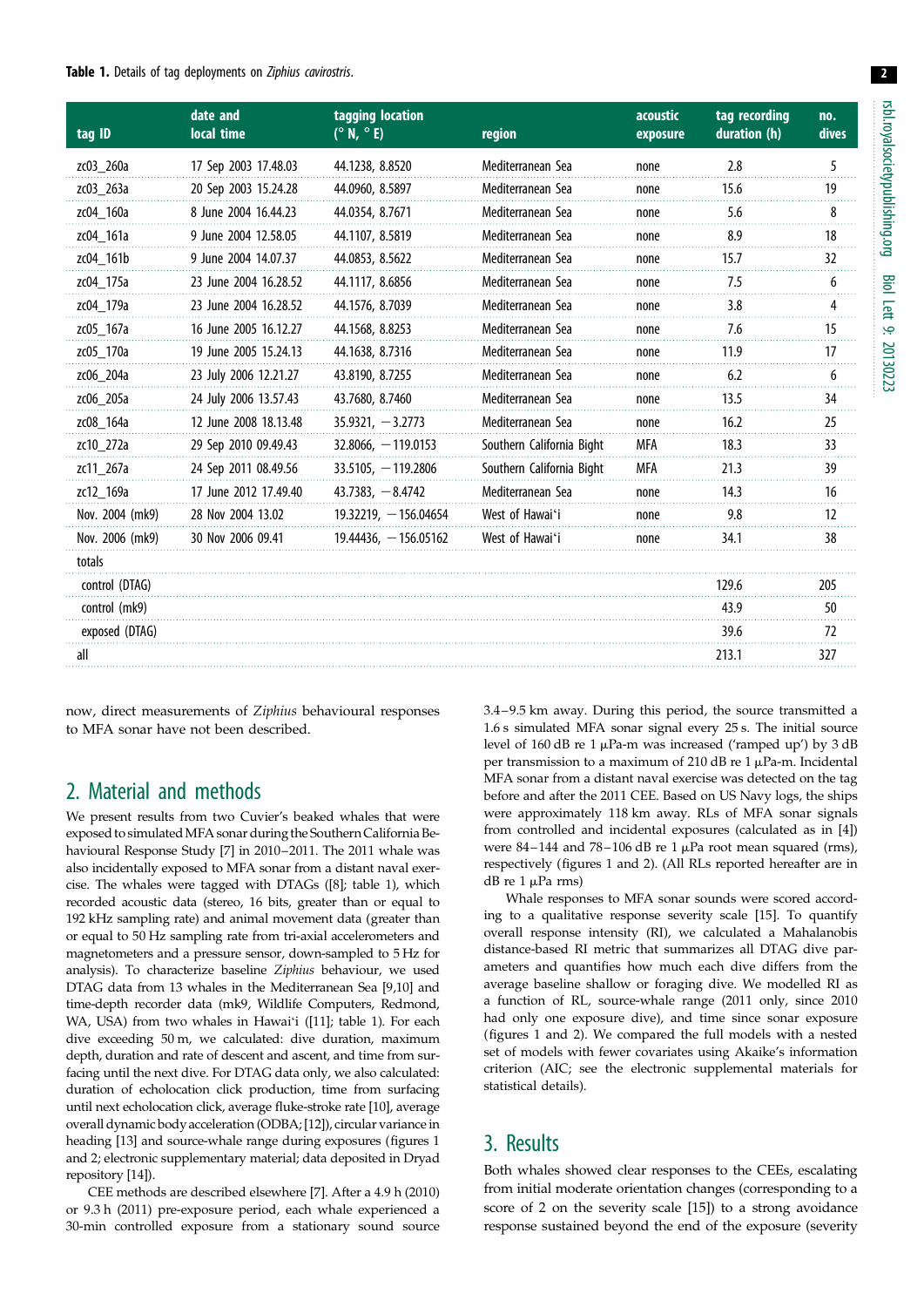3

<span id="page-2-0"></span>

Figure 1. DTAG data from the Ziphius tagged in 2010, which underwent controlled exposure to simulated MFA sonar sounds. (a) Dive profile, with periods of echolocation clicking in cyan; time between fluke-strokes [\[10\]](#page-3-0); ODBA [\[12\]](#page-3-0); circular variance [\[13\]](#page-4-0) of the animal's heading and the RI metric. For RI, boxes are observed data; dotted line with filled circles is fitted model output. (b) Zoomed view of the dive profile, fluke interval, ODBA, received MFA sonar level (dB re 1 µPa rms) and source-whale range. Grey vertical lines indicate the time of cessation of normal fluking in response to the sonar, and black lines the time when the strong avoidance response began. Throughout, pre- and post-exposure periods are in black, and controlled exposure periods in red.



Figure 2. DTAG data from the Ziphius tagged in 2011, which underwent controlled exposure to simulated MFA sonar sounds and incidental exposure to naval MFA sonar. Figure layout and colour- and symbol-coding are the same as figure 1, but with blue traces for incidental exposure periods.

score 8 [[15\]](#page-4-0)); however, the 2011 whale did not respond similarly to incidental naval sonar exposures (figures 1 and 2). When CEEs began, both whales stopped fluking, perhaps to monitor the sound and prepare to respond (2010: three 15–23 s pauses at RL 89–97 dB; 2011: 320 s pause at RL 90 dB; figures 1 and 2). In 2010, when RL reached 98 dB, the whale ceased its echolocation click production, interrupting foraging. It initiated an avoidance response that included energetic fluking, swimming away from the source at 2.6 m s<sup>-1</sup>, extended dive duration with an unusually slow ascent and a long (6.6 h) post-exposure inter-deep-dive interval (figure 1). The whale continued this strong and sustained avoidance (with rapid fluking, high ODBA and minimal heading variance) until about 1.6 h post-exposure (figure 1). In the 2011 CEE, when RL reached 127 dB, the whale initiated a similar avoidance response, including energetic fluking, swimming away from the source at  $3.1 \text{ m s}^{-1}$  and a long (7.6 h) post-exposure inter-deep-dive interval (figure 2; electronic supplementary material). This avoidance response lasted at least 1.7 h post-exposure (figure 2). The 2011 whale did not echolocate during the CEE dive, making the dive difficult to classify. It matches foraging dives in duration and depth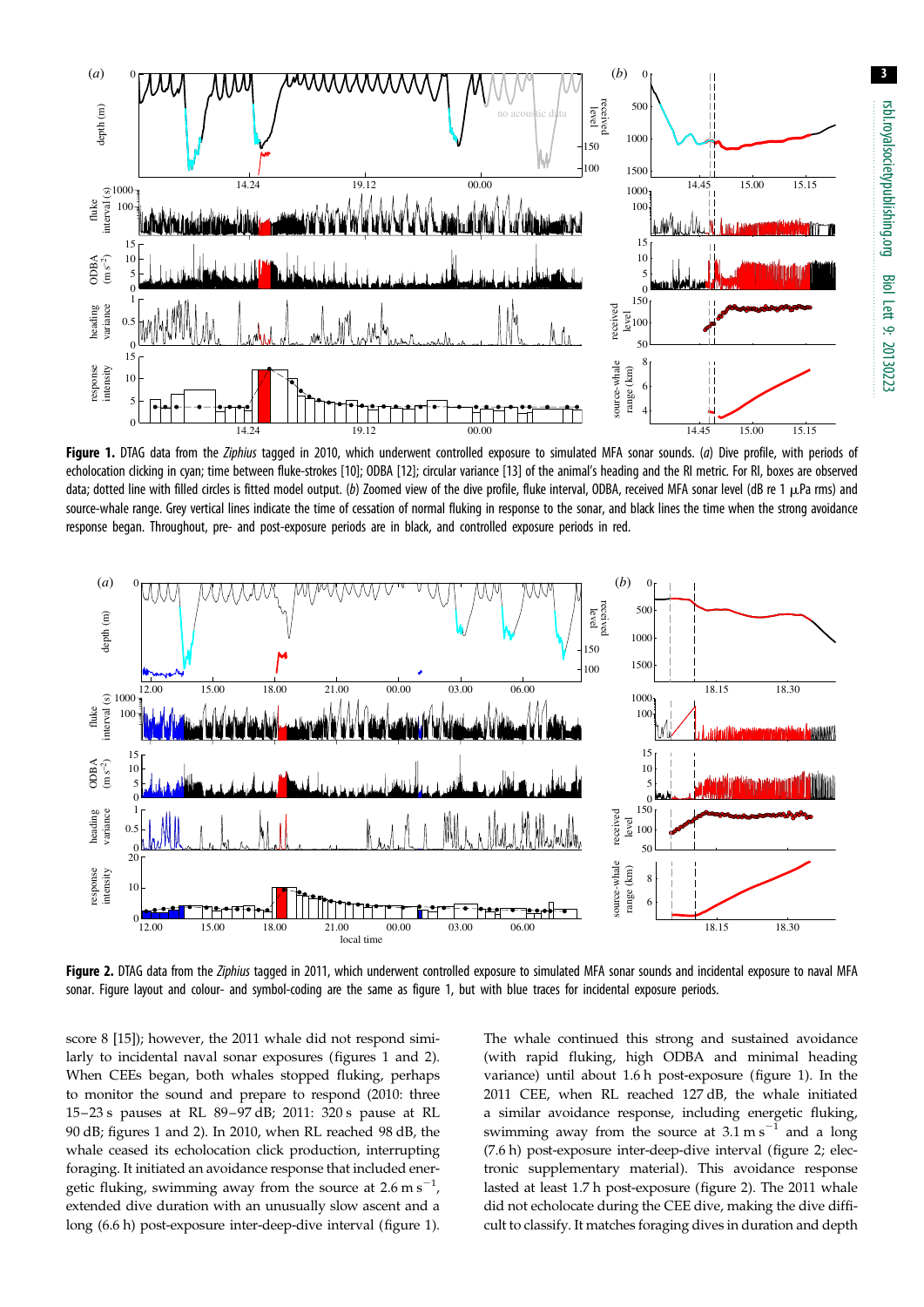<span id="page-3-0"></span>but not dive shape and is unusually long and deep for a silent dive [\(figure 2](#page-2-0); electronic supplementary material). By contrast, shallow dives coinciding with the distant naval exercise were similar to control shallow dives (figures [1](#page-2-0) and [2](#page-2-0); electronic supplementary material).

Statistical modelling of RI showed full models to be far superior to all reduced models ( $\Delta {\rm AIC} \ge 28.5$ ), suggesting that both RL and source-whale range influence response. RI remained elevated after exposure for 2.7 and 3.8 h in 2010 and 2011, respectively (figures [1](#page-2-0) and [2](#page-2-0)).

### 4. Discussion

We observed intense, consistent, long-lasting responses by two Ziphius to simulated MFA sonar at short ranges. However, MFA sonar from a distant naval exercise did not elicit a similar response, even at comparable RLs. Source-whale range may therefore moderate a level-driven response to sonar, as may other factors (e.g. ramp-up; behavioural/ environmental context). We note that Ziphius resident in the study area probably have prior experience with MFA sonar, as naval operations routinely occur in the region [[16\]](#page-4-0). This complexity should be considered carefully in interpreting these results and planning future studies.

Our results extend previous findings on beaked whale noise responses [4,9[,17](#page-4-0)], addressing in detail the key case of Ziphius and MFA sonar. Response of one Ziphius to ship noise (136 dB maximum received level) included cessation of echolocation, as in our MFA sonar CEEs, but in contrast, dive duration and inter-deepdive interval were short (see the electronic supplementary material; [9]). Acoustic recordings of Blainville's beaked whales during ship noise exposure were consistent with directed travel [\[17\]](#page-4-0). Early cessation of clicking and horizontal avoidance are also components of MFA sonar response by Blainville's beaked whales [4]. Cessation of echolocation clicks was thus a common response to acoustic disturbance in beaked whales studied to date, but sonar avoidance responses were stronger and more prolonged than responses to vessel noise.

The silent, underwater avoidance reaction of Ziphius to MFA sonar is consistent with their cryptic behaviour: they spend minimal time at the surface, rarely produce sounds other than echolocation clicks and click only at depths exceeding 200 m [10]. The observed responses included vigorous swimming and extended time without echolocation-based foraging, imposing a net energetic cost that (if repeated) could reduce individual fitness. Rapid, directed swimming could increase stranding risk, particularly if it occurs near shore [5]. Our results are inconsistent with the hypothesis that unusually rapid ascents cause emboli found in beaked whales from sonar-related strandings [3]. However, the dive profile and swim-speed alterations we observed might still affect dive metabolism, perhaps reducing capacity to control perfusion of tissues with inert gases, and increasing the risk of gas-bubble lesions during decompression [[18\]](#page-4-0).

Our results represent the first empirical demonstration of behavioural responses to MFA sonar by Z. cavirostris, the species that accounts for 69 per cent of recorded cetacean strandings associated with MFA sonar [5]. Although we observed strong responses to nearby, controlled exposures to simulated MFA sonar, we did not detect similar responses to distant, incidental exposure to naval sonar exercises at comparable RLs, which is an important consideration in the application of these data and should be explored in future experiments. However, we particularly emphasize that Ziphius initiated intense, sustained responses to controlled exposures at RLs of 89–127 dB. Current US management practices assume that significant behaviour disruption almost never occurs at exposure levels this low [[19,20\]](#page-4-0). This study provides a muchneeded scientific basis to inform decisions and reduce adverse effects of MFA sonar on beaked whales.

The authors gratefully acknowledge the work of the R.V. Truth crew and the SOCAL10–11 science parties, especially Annie Douglas and Todd Pusser; Catriona Harris and Sascha Hooker for helpful comments; Mark Johnson and Leigh Hickmott for providing Mediterranean datasets and Robin Baird for Hawai'i datasets. This work was supported by the US Navy Chief of Naval Operations, Environmental Readiness Program; the Office of Naval Research and the MASTS pooling initiative (Marine Alliance for Science and Technology for Scotland; supported by the Scottish Funding Council (grant reference HR09011) and contributing institutions). Experiments were performed under NMFS permit no. 14534 (B. Southall, principal investigator). Data available from Dryad repository, [doi:10.5061/](http://dx.doi.org/10.5061/dryad.n77k3) [dryad.n77k3.](http://dx.doi.org/10.5061/dryad.n77k3)

## **References**

- 1. Cox TM et al. 2006 Understanding the impacts of anthropogenic sound on beaked whales. J. Cetacean Res. Manag. 7, 177– 187.
- 2. Simmonds MP, Lopez-Jurado LF. 1991 Whales and the military. Nature 337, 448. ([doi:10.1038/](http://dx.doi.org/10.1038/351448a0) [351448a0\)](http://dx.doi.org/10.1038/351448a0)
- 3. Jepson PD et al. 2003 Gas-bubble lesions in stranded cetaceans. Nature 425, 575-576. [\(doi:10.1038/425575a](http://dx.doi.org/10.1038/425575a))
- 4. Tyack PL et al. 2011 Beaked whales respond to simulated and actual navy sonar. PLoS ONE 6, e17009. [\(doi:10.1371/journal.pone.0017009](http://dx.doi.org/10.1371/journal.pone.0017009))
- 5. D'Amico A, Gisiner RC, Ketten DR, Hammock JA, Johnson C, Tyack PL, Mead J. 2009 Beaked whale strandings and naval exercises. Aquat. Mamm. 35, 452– 472. ([doi:10.1578/AM.35.4.2009.452\)](http://dx.doi.org/10.1578/AM.35.4.2009.452)
- 6. Moore JE, Barlow JP. 2013 Declining abundance of beaked whales (Family Ziphiidae) in the California current large marine ecosystem. PLoS ONE 8, e52770. ([doi:10.1371/journal.pone.0052770](http://dx.doi.org/10.1371/journal.pone.0052770))
- 7. Southall BL, Moretti D, Abraham B, Calambokidis J, DeRuiter SL, Tyack PL. 2012 Marine mammal behavioral response studies in southern California: advances in technology and experimental methods. Mar. Technol. Soc. J. 46, 48– 59. ([doi:10.4031/MTSJ.](http://dx.doi.org/10.4031/MTSJ.46.4.1) [46.4.1\)](http://dx.doi.org/10.4031/MTSJ.46.4.1)
- 8. Johnson MP, Tyack PL. 2003 A digital acoustic recording tag for measuring the response of wild marine mammals to sound. IEEE J. Ocean. Eng. 28, 3 – 12. [\(doi:10.1109/JOE.2002.808212](http://dx.doi.org/10.1109/JOE.2002.808212))
- 9. Aguilar Soto N, Johnson MP, Madsen PT, Tyack PL, Bocconcelli A, Borsani JF. 2006 Does intense ship

noise disrupt foraging in deep-diving Cuvier's beaked whales (Ziphius cavirostris)? Mar. Mamm. Sci. 22, 690-699. [\(doi:10.1111/j.1748-7692.2006.](http://dx.doi.org/10.1111/j.1748-7692.2006.00044.x) [00044.x](http://dx.doi.org/10.1111/j.1748-7692.2006.00044.x))

- 10. Tyack PL, Johnson MP, Soto NA, Sturlese A, Madsen PT. 2006 Extreme diving of beaked whales. J. Exp. Biol. 209, 4238– 4253. ([doi:10.1242/jeb.02505](http://dx.doi.org/10.1242/jeb.02505))
- 11. Baird RW, Webster DL, Schorr GS, McSweeney DJ, Barlow J. 2008 Diel variation in beaked whale diving behavior. Mar. Mamm. Sci. 24, 630 – 642. [\(doi:10.1111/j.1748-7692.2008.](http://dx.doi.org/10.1111/j.1748-7692.2008.00211.x) [00211.x](http://dx.doi.org/10.1111/j.1748-7692.2008.00211.x))
- 12. Qasem L, Cardew A, Wilson A, Griffiths I, Halsey LG, Shepard ELC, Gleiss AC, Wilson R. 2012 Tri-axial dynamic acceleration as a proxy for animal energy expenditure; should we be summing values or